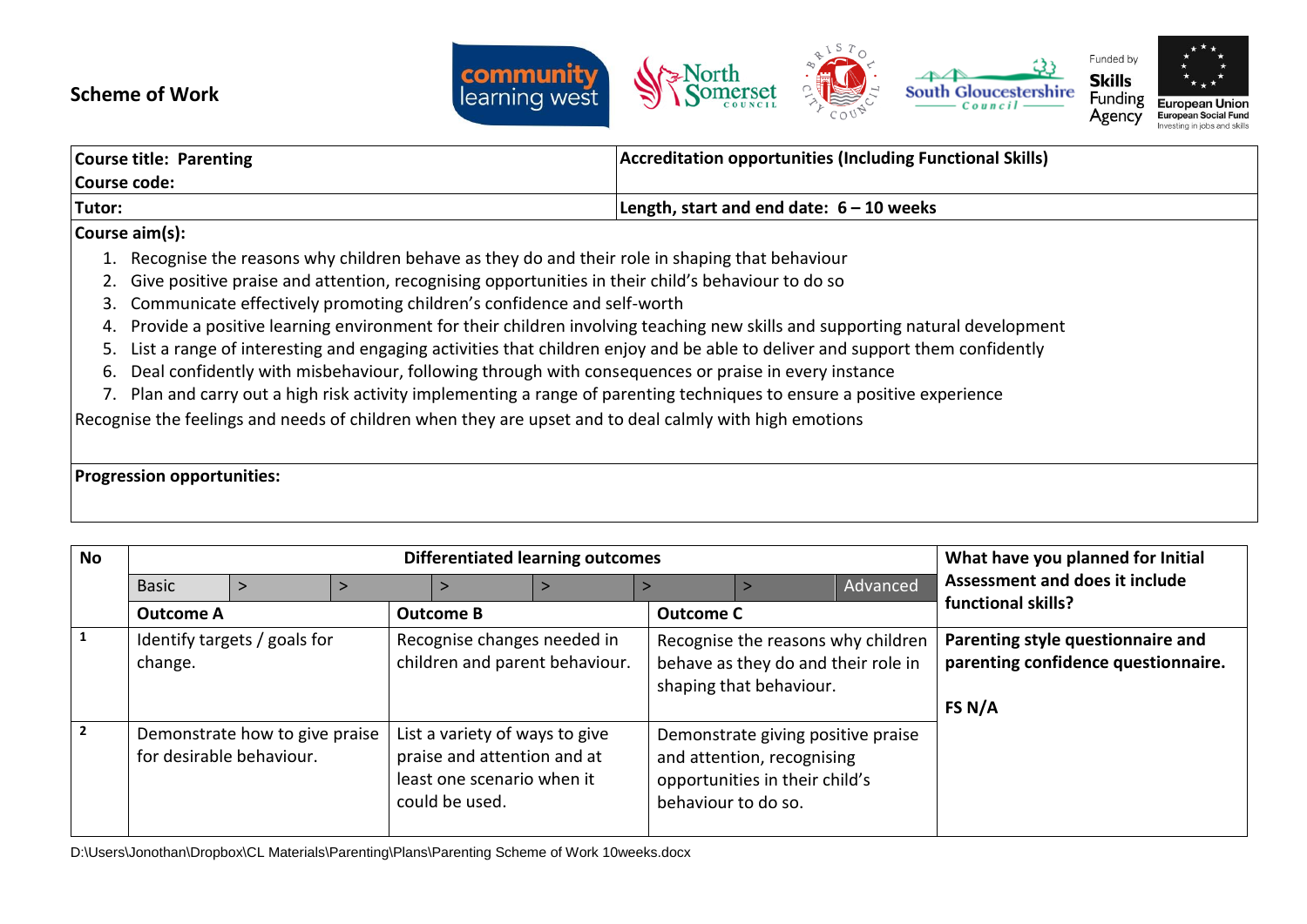| 3                       | Identify at least one thing to do<br>to promote children's<br>confidence.                  | Demonstrate at least one thing<br>that can promote children's<br>confidence.                                    | Recognise and demonstrate<br>communicating effectively<br>promoting children's confidence<br>and self-worth.                          | What were the results of your Initial<br>Assessment? How will you apply this<br>to meet the needs of specific<br>learners? |
|-------------------------|--------------------------------------------------------------------------------------------|-----------------------------------------------------------------------------------------------------------------|---------------------------------------------------------------------------------------------------------------------------------------|----------------------------------------------------------------------------------------------------------------------------|
| 4                       | Identify at least one strategy for<br>teaching a child something<br>new.                   | Can identify the correct<br>strategy corresponding to each<br>scenario.                                         | Provide a positive learning<br>environment for their children<br>involving teaching new skills and<br>supporting natural development. |                                                                                                                            |
| 5                       | List at least one interesting<br>activity that my child would<br>enjoy.                    | Demonstrate how to deliver at<br>least 2 positive activities that<br>my child would enjoy.                      | List a range of interesting and<br>engaging activities that children<br>enjoy and be able to deliver and<br>support them confidently. |                                                                                                                            |
| 6                       | Demonstrates appropriate body<br>language and correct phrasing<br>for at least 1 strategy. | Can recall each strategy and the<br>main points for each, including<br>at least 50% of the correct<br>phrasing. | Demonstrate how to deal<br>confidently with misbehaviour,<br>following through with<br>consequences or praise in every<br>instance.   |                                                                                                                            |
| $\overline{\mathbf{z}}$ | Plan at least one aspect of all<br>high risk activity stages.                              | Can recall the correct strategies<br>for at least 34 of the high risk<br>stages.                                | Plan and carry out a high risk<br>activity implementing a range of<br>parenting techniques to ensure a<br>positive experience.        |                                                                                                                            |
| $\bf8$                  | Recognise the feelings children<br>experience when upset.                                  | Recognise feelings and needs of<br>children when upset.                                                         | Recognise the feelings and needs of<br>children when they are upset and<br>to deal calmly with high emotions.                         |                                                                                                                            |
|                         | Outcomes for children (if family learning) N/A                                             |                                                                                                                 |                                                                                                                                       |                                                                                                                            |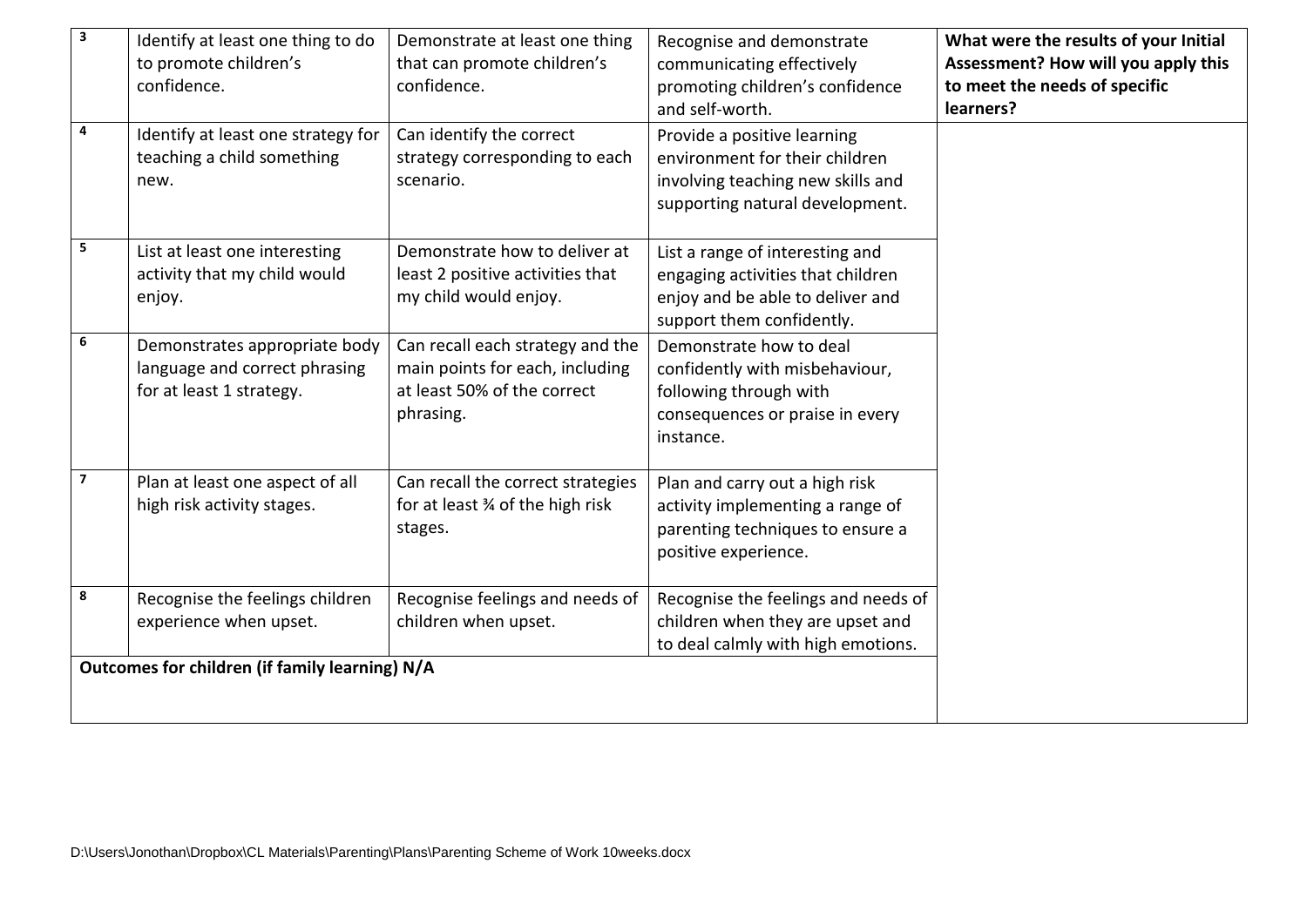| Date     | Learning     | <b>Assessment / learning checks</b>    | Notes - including teaching methods / learner activities      | <b>Good practice checklist</b>        |
|----------|--------------|----------------------------------------|--------------------------------------------------------------|---------------------------------------|
|          | outcomes     |                                        | and resources, opportunities for functional Skills           |                                       |
|          | number       |                                        | development                                                  | Have you planned:                     |
| <u>1</u> | $\mathbf{1}$ | Ground rules chosen and agreed.        | <b>Discussion</b>                                            |                                       |
|          |              |                                        | Group ground-rules                                           | □ Assessment/checking                 |
|          |              |                                        | <b>Activity</b>                                              | with learners of                      |
|          |              | Discussion                             | Getting to know each other                                   | <b>Functional Skills</b>              |
|          |              |                                        | <b>Discussion</b>                                            | English, Maths, IT as                 |
|          |              | Discussion                             | Being a parent - challenges and rewards                      | appropriate<br>$\Box$ Differentiation |
|          |              |                                        | <b>Discussion</b>                                            | $\Box$ Embedded FS learning           |
|          |              | Discussion, ideas written on flipchart | What do we want for our children?                            | opportunities?                        |
|          |              | Discussion and notes made in           | <b>Teaching &amp; DVD</b>                                    | $\Box$ Methods/format for             |
|          |              | notebooks.                             | Influencing factors for behaviour                            | regular recording                     |
|          |              |                                        | <b>Discussion</b>                                            | progress and                          |
|          |              | Complete parenting slider sheet and    | Which of these aspects do you think affect your children?    | achievement with                      |
|          |              | discussion.                            | <b>Teaching</b>                                              | learners?                             |
|          |              | Complete questionnaire (handed in to   | Parenting slider - too soft - too hard - just right.         | $\Box$ Timely reviews and             |
|          |              | tutor to score)                        | <b>Activity</b>                                              | recording of learning                 |
|          |              |                                        | Parenting style self-evaluation questionnaire.               | and progress                          |
|          |              | Complete learning diaries - target     | <b>Activity</b>                                              | $\Box$ Embedded equality and          |
|          |              | setting.                               | Parents to complete learning diary - target setting - goals. | diversity?                            |
|          |              | ILP Outcomes.                          | <b>Homework</b>                                              | $\Box$ Enhancement of                 |
|          |              | Behaviour tracking - sheet provided.   | Make a note of how often target problems occur.              | learning by using digital             |
|          |              | ILP completed                          | <b>Kahoot! Quiz</b>                                          | technologies?                         |
|          |              |                                        | <b>Complete ILPs</b>                                         | $\Box$ Attention to health and        |
|          |              |                                        |                                                              | safety?                               |
|          |              |                                        |                                                              | $\Box$ Ensuring learners feel         |
|          |              |                                        |                                                              | safe and able to raise                |
|          |              |                                        |                                                              | issues and concerns?                  |
|          |              |                                        |                                                              | $\Box$ Timely and sufficient          |
|          |              |                                        |                                                              | opportunities to raise                |
|          |              |                                        |                                                              | aspiration and reflect on             |
|          |              |                                        |                                                              | progression                           |
|          |              |                                        |                                                              | opportunities?                        |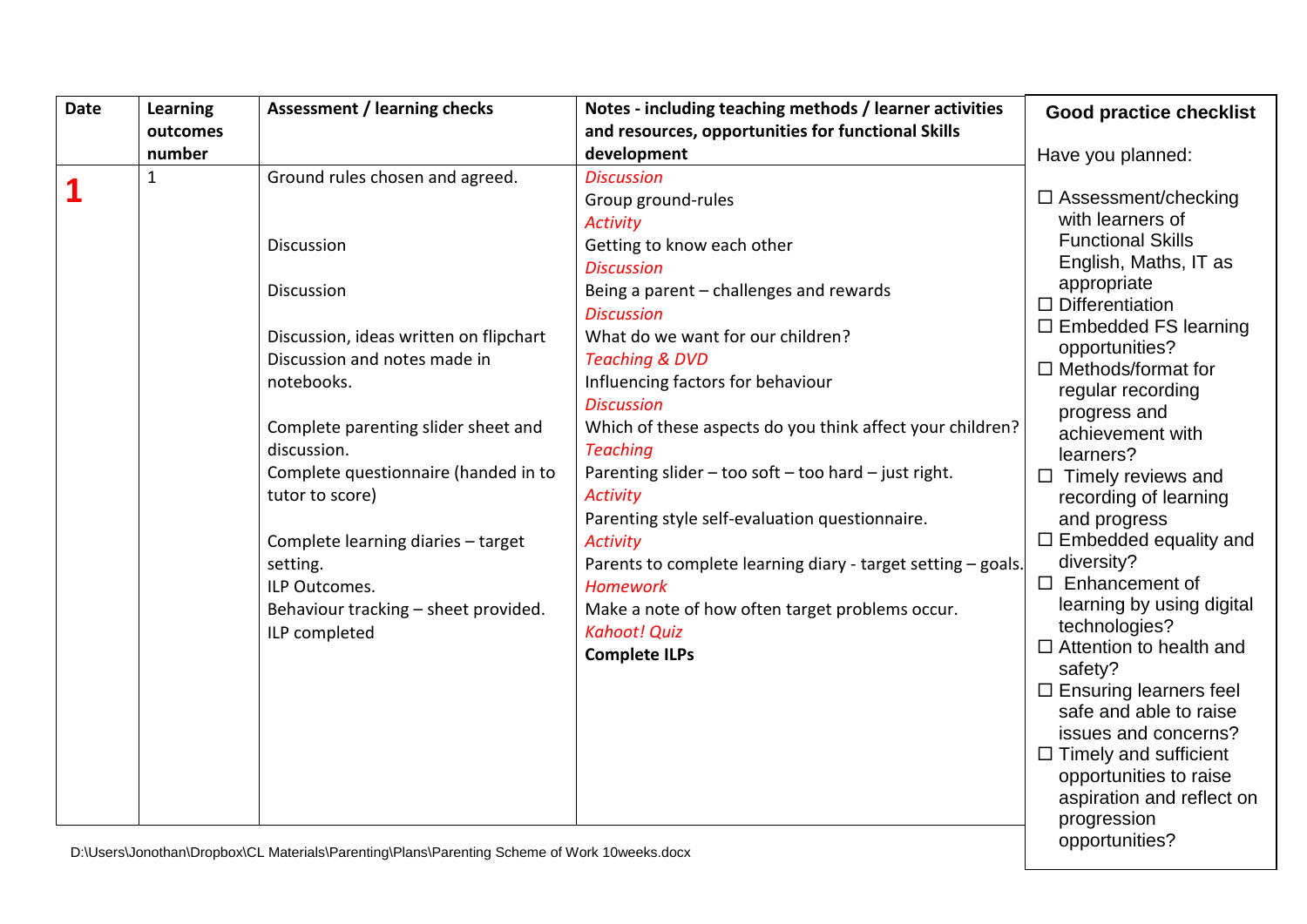| 2, 3 | Discussion re homework - tracking        | Overview of session                                                                    |
|------|------------------------------------------|----------------------------------------------------------------------------------------|
|      | behaviour.                               | Reiterate ground rules                                                                 |
|      |                                          | Homework discussion                                                                    |
|      | Pairs discussion - ideas share with      |                                                                                        |
|      | whole group.                             | <b>Teaching</b>                                                                        |
|      |                                          | <b>Quality time</b>                                                                    |
|      | Question and discussion, ideas shared.   | <b>DVD</b>                                                                             |
|      |                                          | <b>Discussion</b>                                                                      |
|      | Tutor observations of parents            | ideas for things to do to spend quality time things to do together with you children.  |
|      | practicing and discussing - move         | <b>Teaching</b>                                                                        |
|      | between groups.                          | Things to talk about with your children                                                |
|      |                                          | <b>Discussion</b>                                                                      |
|      | Experiences shared and discussed as a    | What do children like to talk about? Share ideas.                                      |
|      | group.                                   | <b>Activity</b>                                                                        |
|      |                                          | Work through scenarios                                                                 |
|      | Parents to write ideas in their          | <b>Teaching</b>                                                                        |
|      | notebooks.                               | Showing affection                                                                      |
|      |                                          | <b>Discussion</b>                                                                      |
|      | Ideas written on flipchart for what to   | How do you give affection?                                                             |
|      | praise. Parents prompted to write ideas  | <b>Teaching &amp; DVD</b>                                                              |
|      | in their notebooks.                      | <b>Giving Praise</b>                                                                   |
|      |                                          | Discussion / activity                                                                  |
|      |                                          | How often do you praise your children?                                                 |
|      | Tutor to move between groups             | Think of the behaviours you'd like to change                                           |
|      | checking and supporting use of           | <b>Descriptive praise</b>                                                              |
|      | strategy.                                | <b>Teaching</b>                                                                        |
|      |                                          | Tutor model how to give descriptive praise.                                            |
|      | Question and group discussion - check    | <b>Activity</b>                                                                        |
|      | parents' responses and amend / tweak     | Break into pairs and practice giving descriptive praise.                               |
|      | / correct as needed.                     | <b>Discussion</b>                                                                      |
|      |                                          | How did it feel giving descriptive praise? Discuss potential problem                   |
|      | Question and discussion - feedback       | Ways to give attention and for what                                                    |
|      | from parents, prompted gently by         | <b>Discussion</b>                                                                      |
|      | tutor. Ideas to be written in notebooks. | Sometimes giving verbal praise isn't possible due to distance. Share ideas with group. |
|      |                                          | <b>Parenting Style Questionnaires</b>                                                  |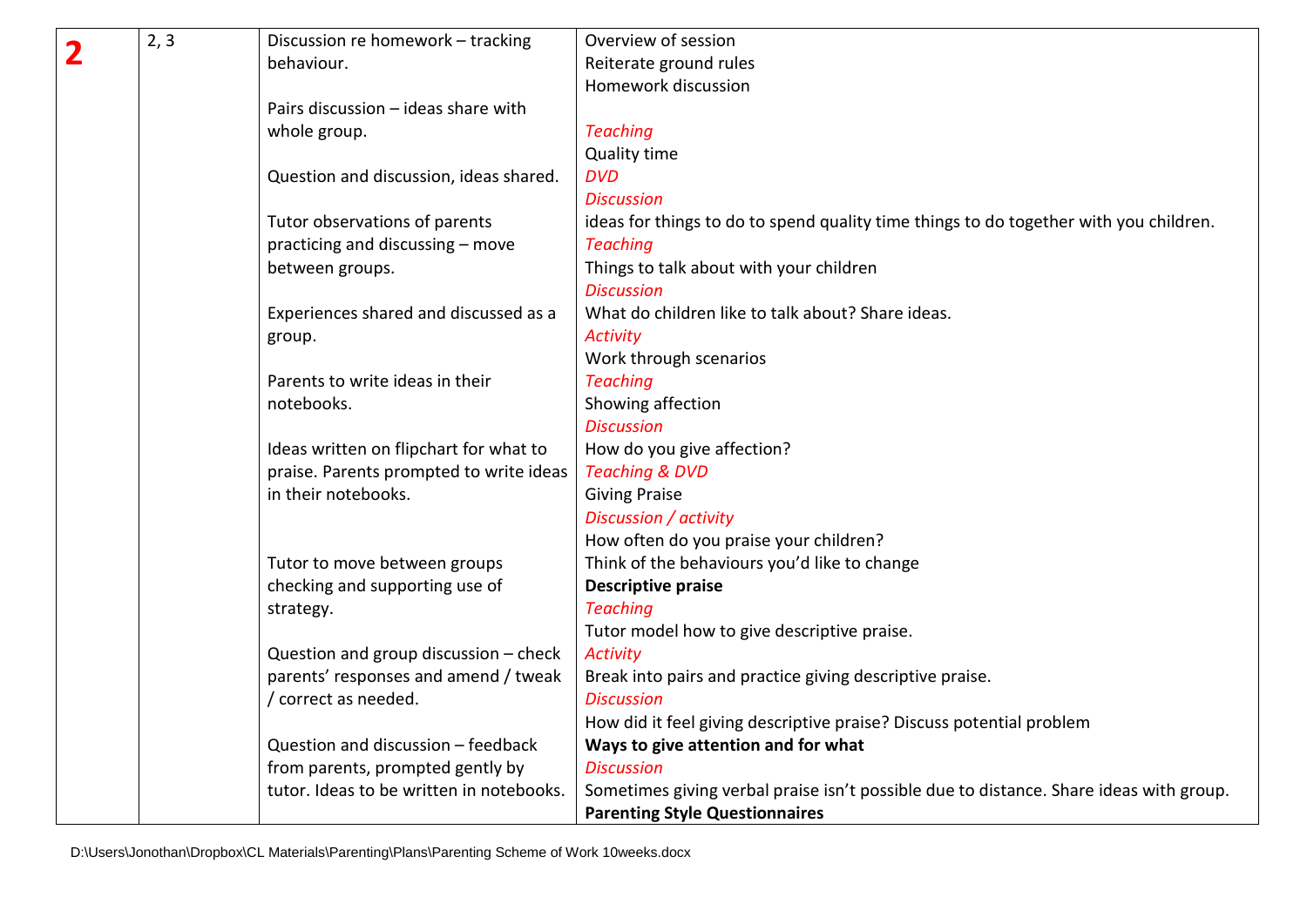|   |         | Parents to check the score of their     | <b>Activity</b>                                                                        |
|---|---------|-----------------------------------------|----------------------------------------------------------------------------------------|
|   |         | assessment against the scores on ppt.   | Give back parents' completed questionnaires from session 1. Show scale results on      |
|   |         | Recognise and discuss where they are    | powerpoint showing how point scores relate to parenting style.                         |
|   |         | in terms of parenting style and what    |                                                                                        |
|   |         | they would like to focus on -           | Homework - use strategies learnt in session, note reactions and report back next week. |
|   |         | discussion. Tutor to support            |                                                                                        |
|   |         | understanding of scoring by checking    | <b>Complete ILPs</b>                                                                   |
|   |         | individually with learners.             |                                                                                        |
|   |         |                                         |                                                                                        |
|   |         | <b>ILP Completion</b>                   |                                                                                        |
|   | 2, 3, 4 | Homework discussion - parents share     | Overview of session                                                                    |
| 3 |         | strategy they have used. Tutor to probe | Reiterate ground rules                                                                 |
|   |         | as to implementation and                | Homework discussion                                                                    |
|   |         | effectiveness. Correct / tweak as       |                                                                                        |
|   |         | necessary.                              | Setting a good example - influences and role models.                                   |
|   |         |                                         | <b>Discussion</b>                                                                      |
|   |         | Parents to give suggestions verbally -  | Who are our children's role models and how can we influence this?                      |
|   |         | written on flipchart.                   | <b>Incidental teaching</b>                                                             |
|   |         |                                         | <b>Teaching &amp; DVD</b>                                                              |
|   |         | Parents to give ideas - write on        | This is opportunities to support a child's learning when they approach you. Question   |
|   |         | flipchart                               | and support.                                                                           |
|   |         | Parents support breaking down into      | Supported learning of complex skills $-$ ask $-$ say $-$ do.                           |
|   |         | small steps - write on flipchart        | <b>Teaching &amp; DVD</b>                                                              |
|   |         |                                         | E.g. brushing teeth, tying shoe laces, washing up.                                     |
|   |         |                                         | <b>Discussion</b>                                                                      |
|   |         | Tutor to circulate – check and support  | What could you use incidental teaching for?                                            |
|   |         | individual learners                     | <b>Group Activity / Discussion</b>                                                     |
|   |         |                                         | Reiterate - break it down into small steps.                                            |
|   |         | Tutor to circulate – check and support  | <b>Individual activity</b>                                                             |
|   |         | pairs, praising / reminding             | Think of a complex task you could / may teach your child - break it down into small    |
|   |         |                                         | steps - write it in order in your notebook.                                            |
|   |         |                                         | <b>Teaching</b>                                                                        |
|   |         | Parents to say which they think they'll | Teach each step individually.                                                          |
|   |         | use.                                    | <b>Activity</b>                                                                        |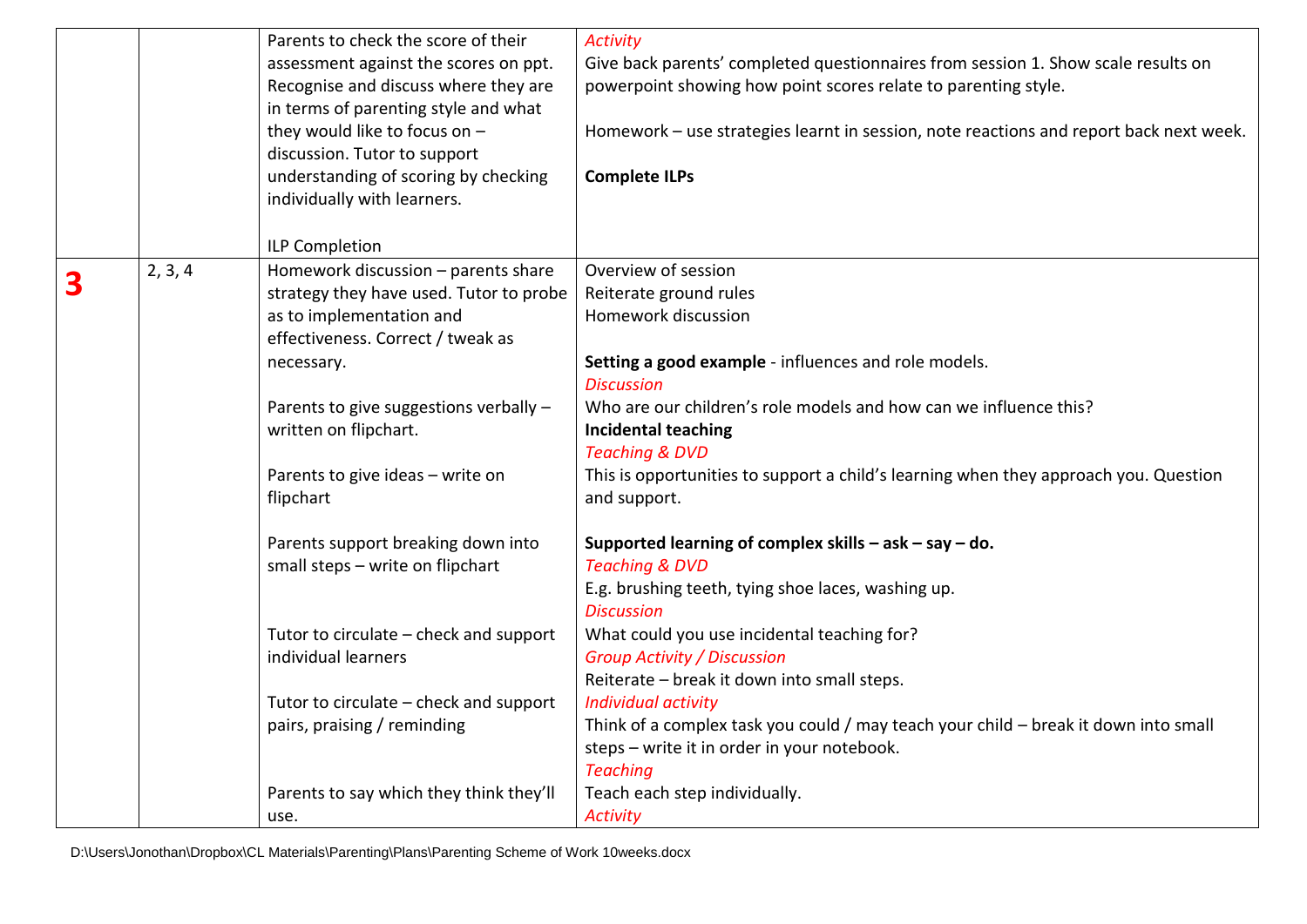|   |               | ILP completion.                                                                                                                                                  | Practice in pairs. One person to be child, other to be parent. Alternate between<br>knowing some steps and not others to give parents a chance to use all three steps.<br><b>Teaching</b><br>Review session. Homework - use at least one of today's strategies. |
|---|---------------|------------------------------------------------------------------------------------------------------------------------------------------------------------------|-----------------------------------------------------------------------------------------------------------------------------------------------------------------------------------------------------------------------------------------------------------------|
|   | 1, 2, 3, 4, 5 | Homework shared - assess success /                                                                                                                               | Overview of session                                                                                                                                                                                                                                             |
| 4 |               | implementation of strategy. Praise /                                                                                                                             | Reiterate ground rules                                                                                                                                                                                                                                          |
|   |               | tweak.                                                                                                                                                           | Homework discussion                                                                                                                                                                                                                                             |
|   |               | Question and group discussion - ideas<br>shared by all. Prompt and draw out<br>ideas / thoughts from quieter learners.<br>Ideas discussed and noted on flipchart | <b>Discussion</b><br>Discuss triggers for when children act up.<br><b>Teaching</b><br>Often they are bored or they want something / your attention.<br><b>Discussion</b>                                                                                        |
|   |               |                                                                                                                                                                  | The best way to deal with misbehaviour is to plan ahead and avoid the triggers.                                                                                                                                                                                 |
|   |               | Question and group discussion - ideas                                                                                                                            | <b>Discussion</b>                                                                                                                                                                                                                                               |
|   |               | written on flipchart and prompted to                                                                                                                             | Discuss what your children like to do independently and with parents.                                                                                                                                                                                           |
|   |               | write in notebooks. Question - what                                                                                                                              | Create a group list - parents to write ideas they like in their own notebooks.                                                                                                                                                                                  |
|   |               | have you written that you think you'll                                                                                                                           | <b>Teaching</b>                                                                                                                                                                                                                                                 |
|   |               | try?                                                                                                                                                             | Often it boils down to having some good ideas ready and prepared.<br><b>Activity</b>                                                                                                                                                                            |
|   |               | Discuss barriers and how to overcome<br>these 4 thinking points.                                                                                                 | Set up a range of fun activities that are free parents could play with their children and<br>teach them so they could play on their own or with siblings.<br><b>Activity - discussion</b>                                                                       |
|   |               | Check parents' understanding of how                                                                                                                              | Share amazing fun activities list to each parent. Allow parents time to read through it                                                                                                                                                                         |
|   |               | to play games, support as required by                                                                                                                            | and share ideas in pairs. Share with whole group.                                                                                                                                                                                                               |
|   |               | circulating room.                                                                                                                                                | <b>Discussion</b>                                                                                                                                                                                                                                               |
|   |               |                                                                                                                                                                  | Discuss free or cheap holiday / weekend activities for families locally. Share ideas.                                                                                                                                                                           |
|   |               | Discuss ideas - parents share                                                                                                                                    | <b>Safety online</b>                                                                                                                                                                                                                                            |
|   |               | experiences and practical ideas of how                                                                                                                           | <b>Discussion</b>                                                                                                                                                                                                                                               |
|   |               | to carry out ideas.                                                                                                                                              | What are your concerns about your children and technology?                                                                                                                                                                                                      |
|   |               |                                                                                                                                                                  | <b>Teaching</b>                                                                                                                                                                                                                                                 |
|   |               | Participation and input. Ideas noted by                                                                                                                          | We need to educate our children about how to stay safe, rather than police their every                                                                                                                                                                          |
|   |               | other parents. Feedback re                                                                                                                                       | move.                                                                                                                                                                                                                                                           |
|   |               | suggestions.                                                                                                                                                     | Discuss experiences of online games social gaming that include communication                                                                                                                                                                                    |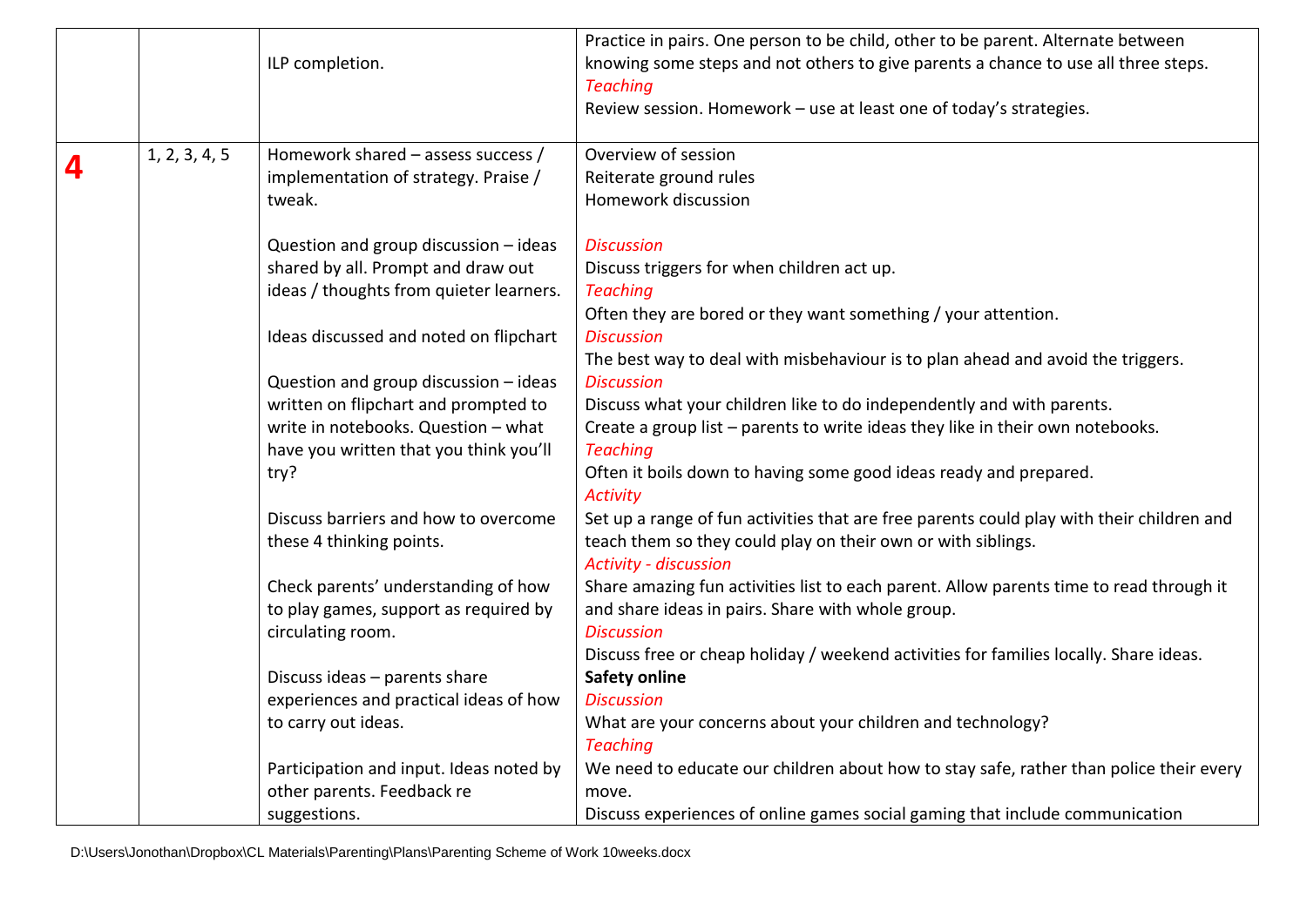|   |         |                                          | between players.                                                                |
|---|---------|------------------------------------------|---------------------------------------------------------------------------------|
|   |         | Group discussion. Knowledge of apps,     | <b>Activity</b>                                                                 |
|   |         | sites, programs used to communicate.     | Scenarios - what are your thoughts on each and what would you do? Work in pairs |
|   |         |                                          | <b>Teaching</b>                                                                 |
|   |         | Group discussion.                        | Importance of building trusting, open dialogue and relationship                 |
|   |         |                                          | Session review - what will you use?                                             |
|   |         | Check learners as they discuss in pairs. | <b>Complete ILPs</b>                                                            |
|   |         | Check feedback during group feedback     |                                                                                 |
|   |         | discussion                               |                                                                                 |
|   |         |                                          |                                                                                 |
|   |         | Feedback - what will you use.            |                                                                                 |
|   |         |                                          |                                                                                 |
|   |         | ILP completion.                          |                                                                                 |
| 5 | 2, 3, 6 | Homework shared - assess success /       | Overview of session                                                             |
|   |         | implementation of strategy. Praise /     | Reiterate group ground rules                                                    |
|   |         | tweak.                                   | Homework discussion                                                             |
|   |         |                                          | <b>Discussion</b>                                                               |
|   |         | Discussion.                              | What is your strategy for managing / dealing with misbehaviour?                 |
|   |         |                                          | <b>Teaching</b>                                                                 |
|   |         | Write notes in workbooks.                | <b>Ground rules</b>                                                             |
|   |         |                                          | Discussion / activity                                                           |
|   |         | Chart created and checked by tutor.      | Parents to discuss and come up with examples.                                   |
|   |         |                                          | Parents to design and create a chart but not write rules up.                    |
|   |         | Discussion. Check understanding, illicit | <b>Behaviour charts</b>                                                         |
|   |         | understanding from each parent by        | <b>Teaching</b>                                                                 |
|   |         | asking - what is your idea, how will you | Overview of how they work.                                                      |
|   |         | use it? Tweak and praise.                | Choose 1 target behaviour to focus on.                                          |
|   |         |                                          | Choose special treat as a reward.                                               |
|   |         | Group discussion.                        | Discussion / activity & DVD                                                     |
|   |         |                                          |                                                                                 |
|   |         | Tutor move around the room, checking     | Discuss and design chart.                                                       |
|   |         | learners' understanding and correct      | Low-level problem behaviour management                                          |
|   |         | implementation.                          | Directed discussion - fixing low level misbehaviour, e.g. running in the house. |
|   |         |                                          | <b>Discussion</b>                                                               |
|   |         | Discussion.                              | Think of examples in your family that you could use this strategy for.          |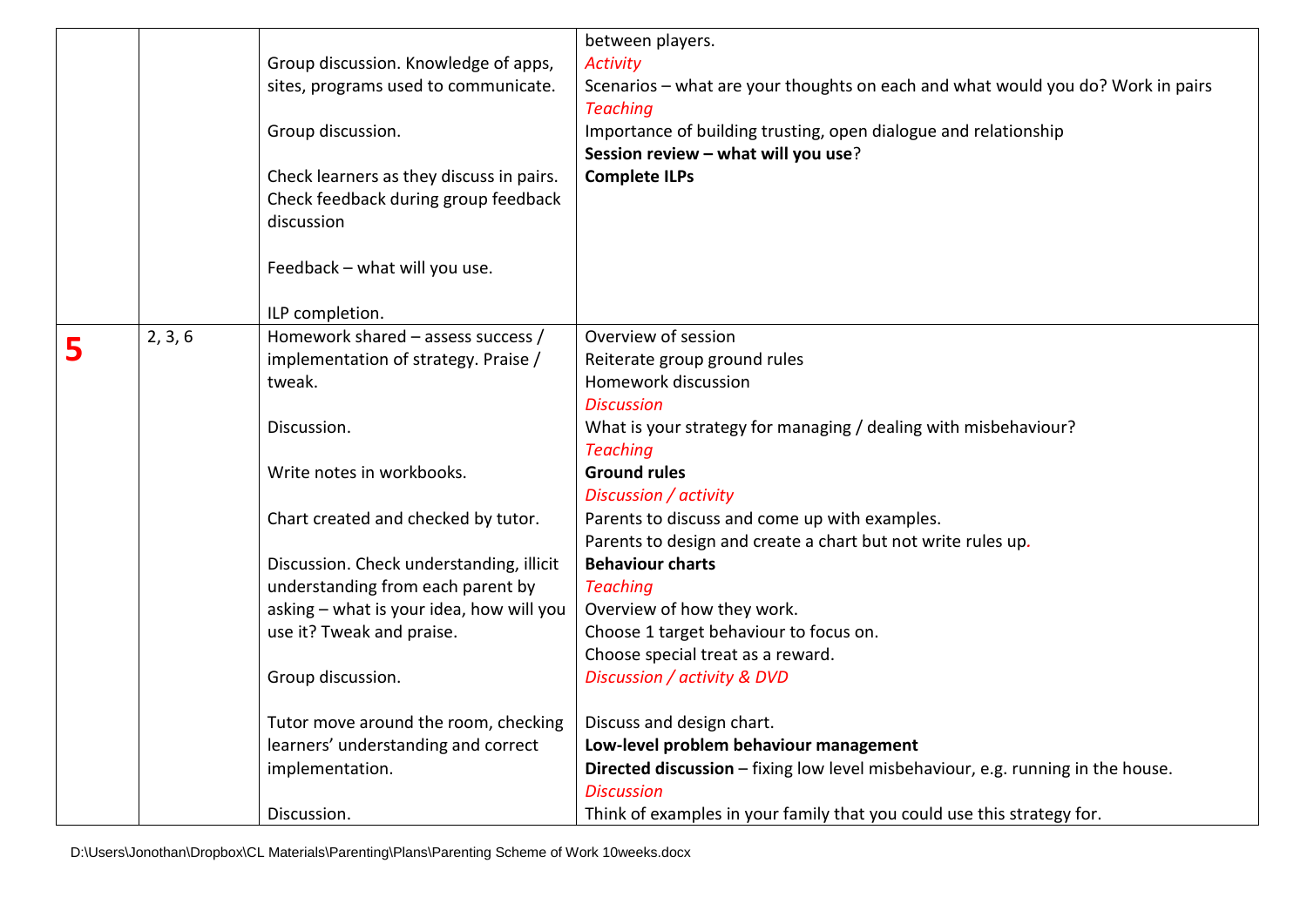| Discussion.                              | <b>Activity</b>                                                                    |
|------------------------------------------|------------------------------------------------------------------------------------|
|                                          | Practice in pairs.                                                                 |
| Discussion. Participation noted and      | <b>Planned ignoring</b>                                                            |
| encouraged.                              | <b>Teaching</b>                                                                    |
| Discussion.                              | Used for dealing with minor problem behaviour.                                     |
|                                          | <b>Discussion &amp; DVD</b>                                                        |
| Tutor to circulate, supporting learners. | What things do children do for attention, how we are inclined to react?            |
|                                          | <b>Teaching</b>                                                                    |
| ILPs completed.                          | Only for mild problems.                                                            |
|                                          | This is a teaching strategy to correct their behaviour.                            |
|                                          | Discussion / activity                                                              |
|                                          | Which minor problem behaviours would you u se planned ignoring?                    |
|                                          | Dealing with tantrums (lite)                                                       |
|                                          | <b>Teaching</b>                                                                    |
|                                          | We want to help ch to understand and deal with their feelings constructively.      |
|                                          | What is going on for a child - triggers.                                           |
|                                          | <b>Discussion</b>                                                                  |
|                                          | What are the triggers for your child?                                              |
|                                          | What are our natural tendencies / reactions as parents to tantrums?                |
|                                          | <b>Teaching</b>                                                                    |
|                                          | Being empathetic helps us understand children's need.                              |
|                                          | Remain an observer, not a participant.                                             |
|                                          | <b>Teaching</b>                                                                    |
|                                          | Use the F-N-S tool - acknowledge feelings, recognise their need and move towards a |
|                                          | solution.                                                                          |
|                                          | $F$ = recognise the feeling                                                        |
|                                          | $N =$ acknowledge the need                                                         |
|                                          | $S =$ move towards a solution                                                      |
|                                          | <b>Activity</b>                                                                    |
|                                          | Practice with scenarios.                                                           |
|                                          | Homework-                                                                          |
|                                          | <b>Complete ILPs</b>                                                               |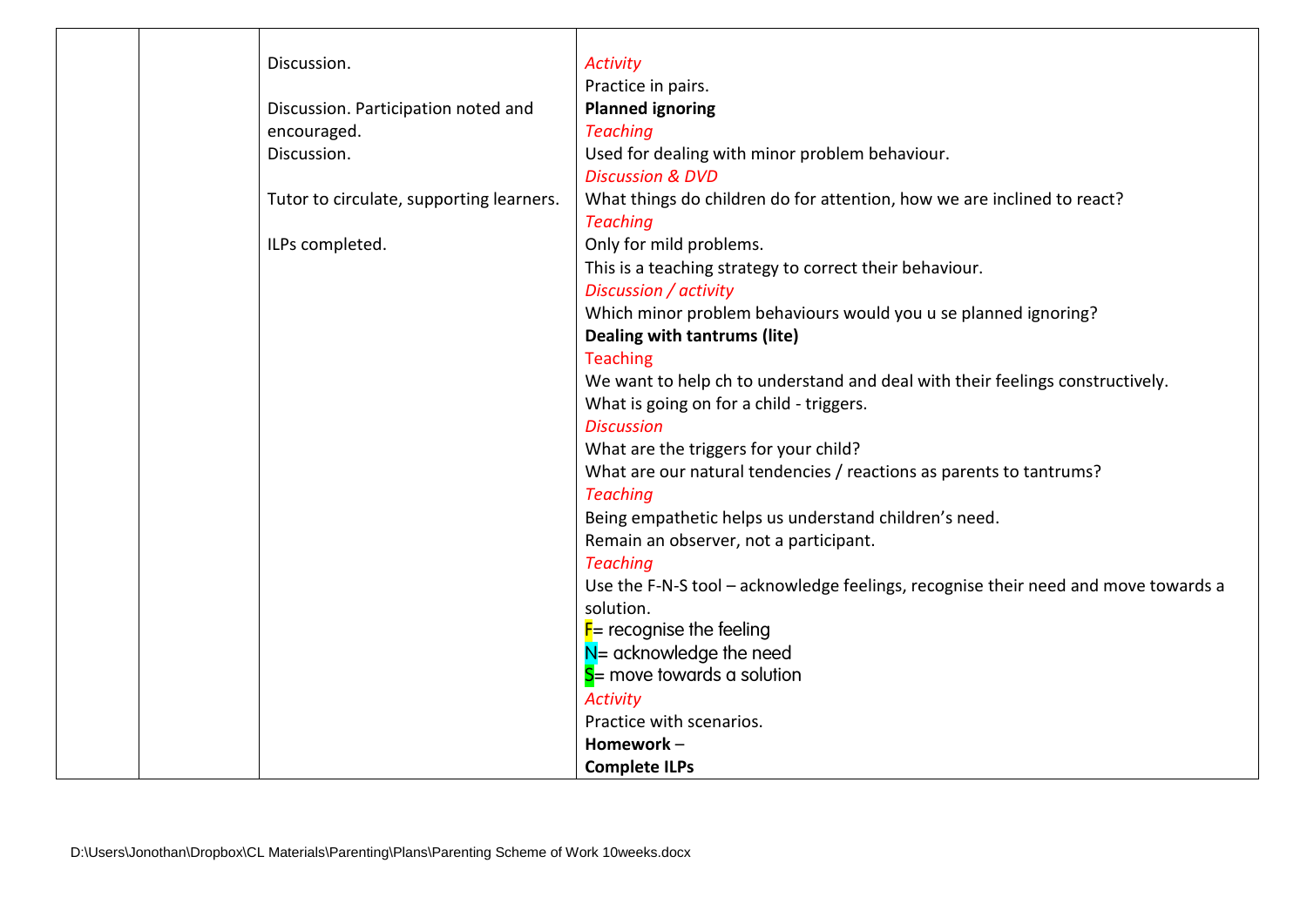|   | 2, 3, 6 | Discussion                         | Overview of session                                                                         |
|---|---------|------------------------------------|---------------------------------------------------------------------------------------------|
| 6 |         |                                    | Reiterate group ground rules                                                                |
|   |         | Group activity / Discussion        | Homework discussion                                                                         |
|   |         |                                    | <b>Teaching</b>                                                                             |
|   |         | Tutor circulates and supports as   | Reiterate use of ground rules.                                                              |
|   |         | learners practice strategy.        | Giving clear, calm instruction                                                              |
|   |         |                                    | <b>Teaching &amp; DVD</b>                                                                   |
|   |         | Parents to note consequence ideas. | The way in which we give instructions affects the chances of children complying with        |
|   |         |                                    | instruction.                                                                                |
|   |         | <b>Discussion</b>                  | <b>Teaching</b>                                                                             |
|   |         |                                    | Steps to follow.                                                                            |
|   |         | Prompts to group to illicit        | <b>Activity</b>                                                                             |
|   |         | understanding.                     | Practice scenarios - how to phrase.                                                         |
|   |         |                                    | <b>Logical consequences</b>                                                                 |
|   |         | Tutor to circulate and support.    | <b>Teaching &amp; DVD</b>                                                                   |
|   |         |                                    | This means choosing a punishment that fits the crime.                                       |
|   |         | ILPs completed.                    | <b>Activity</b>                                                                             |
|   |         |                                    | Discuss and practice what to do when a request / instruction is not followed through.       |
|   |         |                                    | <b>Discussion</b>                                                                           |
|   |         |                                    | Discuss potential consequences for scenarios.                                               |
|   |         |                                    | How would you phrase your instruction for the following scenarios? Show on Ppt.             |
|   |         |                                    | <b>Quiet Time</b>                                                                           |
|   |         |                                    | <b>Teaching &amp; DVD</b>                                                                   |
|   |         |                                    | This means a short period of time away from activity if instruction not followed $-$ in the |
|   |         |                                    | same room.                                                                                  |
|   |         |                                    | <b>Discussion</b>                                                                           |
|   |         |                                    | What situations do you think you would use this for?                                        |
|   |         |                                    | <b>Teaching</b>                                                                             |
|   |         |                                    | Reiterate DVD strategy.                                                                     |
|   |         |                                    | <b>Activity</b>                                                                             |
|   |         |                                    | Practice phrasing in pairs.                                                                 |
|   |         |                                    | <b>Time Out</b>                                                                             |
|   |         |                                    | <b>Teaching &amp; DVD</b>                                                                   |
|   |         |                                    | This is the next step up from quiet time.                                                   |
|   |         |                                    | <b>Discussion</b>                                                                           |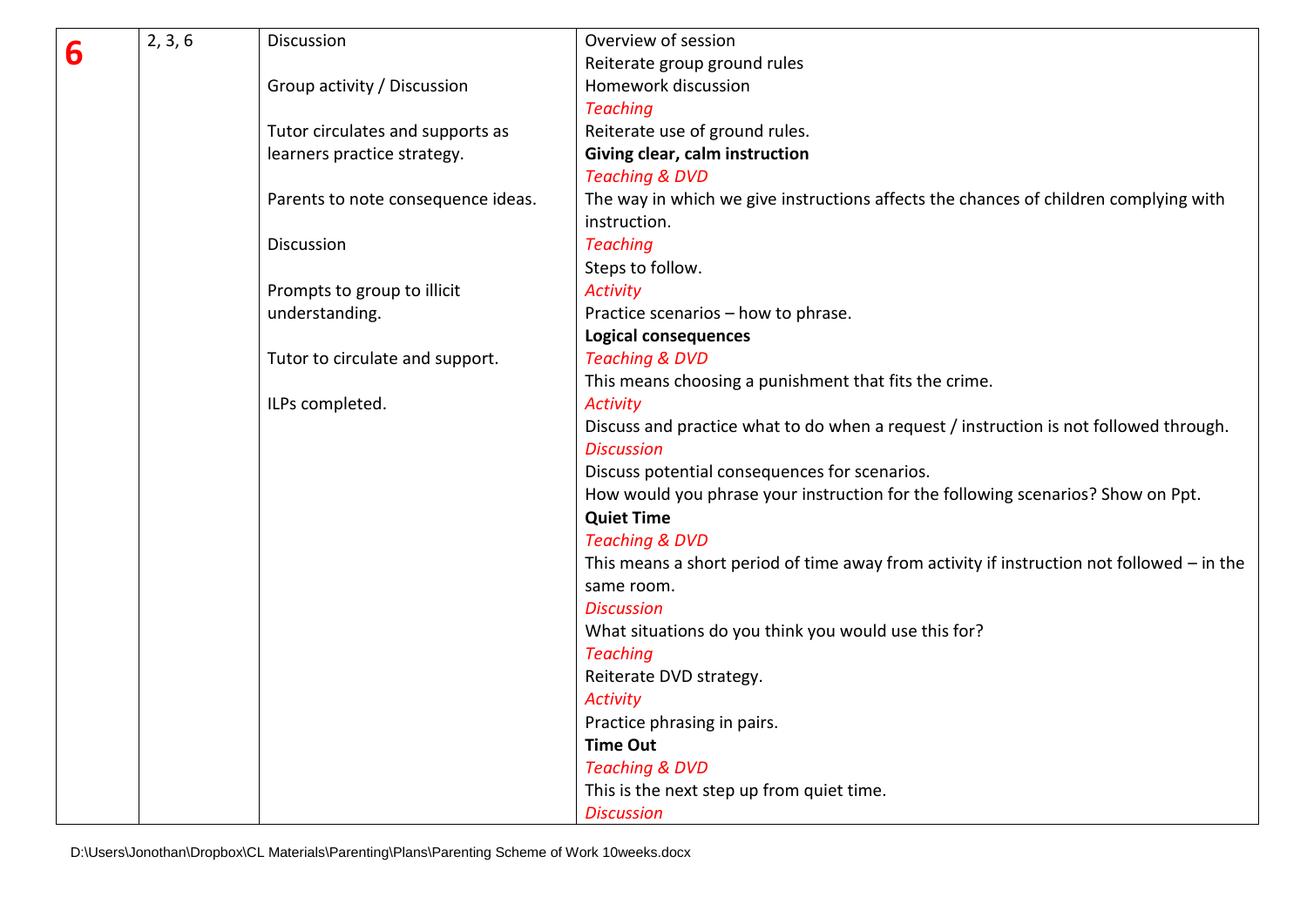|   |            |                                       | What space could you use in your house for Time Out?                                   |
|---|------------|---------------------------------------|----------------------------------------------------------------------------------------|
|   |            |                                       | What can you say as you put them in TO? Etc.                                           |
|   |            |                                       | <b>Activity</b>                                                                        |
|   |            |                                       | Practice using strategies in a routine.                                                |
|   |            |                                       | <b>Behaviour chart.</b>                                                                |
|   |            |                                       | <b>Activity / Discussion</b>                                                           |
|   |            |                                       | Finishing off charts from previous session.                                            |
|   |            |                                       | Homework - discuss all consequence strategies with your children calmly and positively |
|   |            |                                       | when things are going well. Begin using behaviour chart and ground rules.              |
|   |            |                                       | <b>Complete ILPs</b>                                                                   |
| 7 | 2, 3, 6, 7 | Discussion. Parents to write notes in | Overview of session                                                                    |
|   |            | workbooks.                            | Reiterate ground rules                                                                 |
|   |            |                                       | Discuss parenting workshop experience to-date.                                         |
|   |            | Discuss each point, share ideas.      | <b>Discussion</b>                                                                      |
|   |            |                                       | Discuss and identify high risk situations.                                             |
|   |            | Parents to make notes in workbooks.   | <b>Teaching</b>                                                                        |
|   |            | Discussion.                           | Explore steps to planning for a high risk situation:                                   |
|   |            |                                       | Share example scenario to put steps together.                                          |
|   |            | Tutor to move around learners         | <b>Activity</b>                                                                        |
|   |            | supporting and tweaking techniques.   | Parents plan for their own high-risk situation.                                        |
|   |            |                                       | Share routines with group.                                                             |
|   |            | ILPs completed                        | <b>Discussion</b>                                                                      |
|   |            |                                       | Revision of how to use descriptive praise.                                             |
|   |            |                                       | Revision of logical consequences and giving calm, clear instructions.                  |
|   |            |                                       | <b>Complete ILPs</b>                                                                   |
| 8 | 2, 3, 6    | Discussion.                           | Overview of session                                                                    |
|   |            |                                       | Reiterate ground rules                                                                 |
|   |            | Ideas generated as a group. Prompted  | Ascertain previous parenting workshop experience / attendance.                         |
|   |            | to write notes.                       | <b>Discussion</b>                                                                      |
|   |            |                                       | What do we want for our children?                                                      |
|   |            | Discussion.                           | Parents need to show that their children matter to them and that their efforts and     |
|   |            |                                       | achievements are recognised.                                                           |
|   |            | <b>Discussion</b>                     | <b>Discussion</b>                                                                      |
|   |            |                                       | What human needs do we have for both adults and children?                              |
|   |            | Discussion                            | How others help us feel good about ourselves (now and when we were children).          |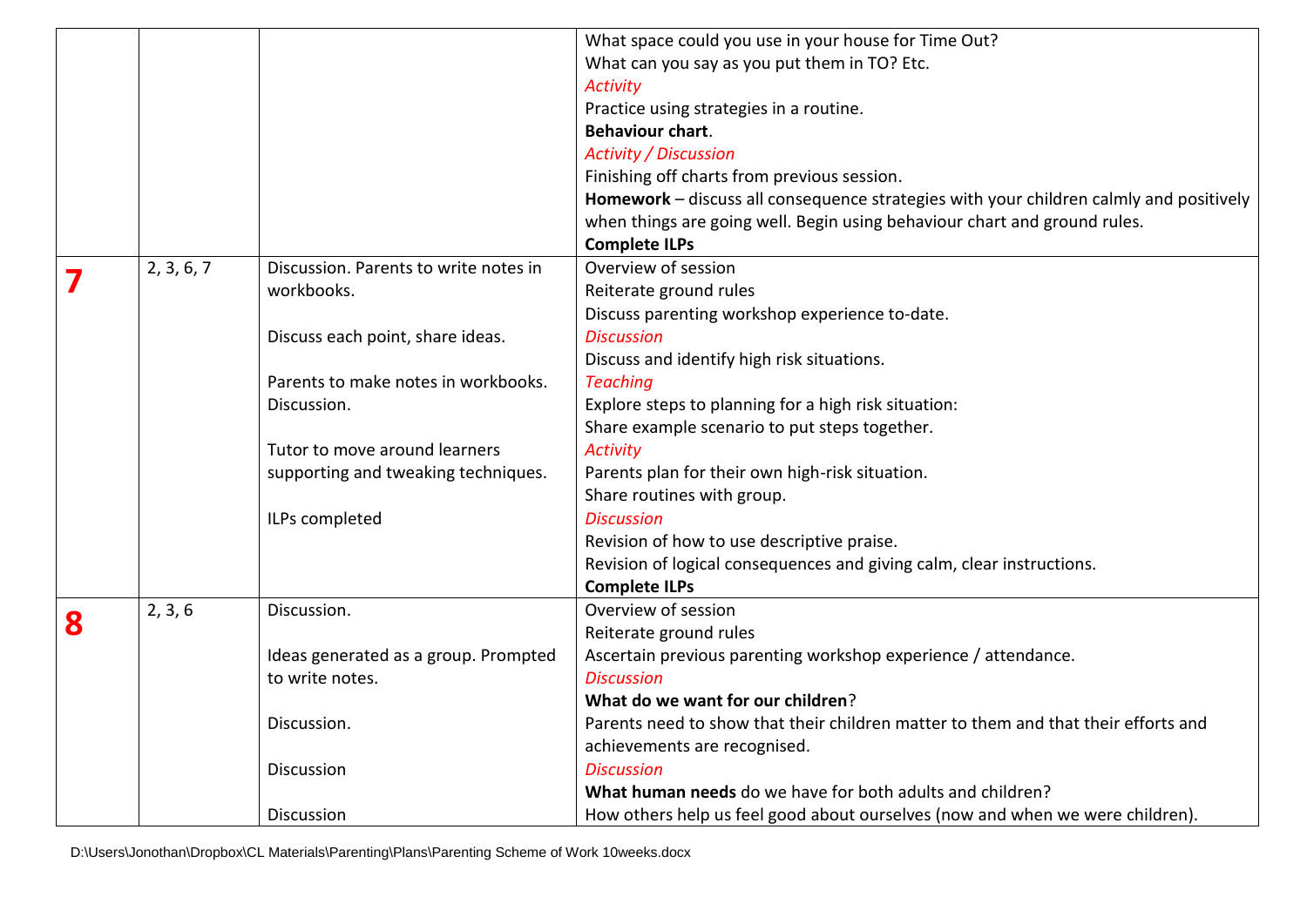|                                          | <b>Discussion</b>                                                                                 |
|------------------------------------------|---------------------------------------------------------------------------------------------------|
| Ideas written down in workbooks.         | What is self-esteem? How and why does it go up and down?                                          |
|                                          | Discuss ways to encourage high self-esteem (scenarios).                                           |
| Discussion - parents to share their      | <b>Activity</b>                                                                                   |
| experiences.                             | What can you say to your children to make them feel good about themselves? Work                   |
|                                          | through scenarios.                                                                                |
| Discussion.                              | Teaching / discussion                                                                             |
|                                          | <b>Creating a positive environment:</b>                                                           |
| Parents encouraged to make notes.        | The way we interact with children has an impact on their positivity and the way they<br>$\bullet$ |
| Discussion.                              | approach the world around them.                                                                   |
|                                          | Making time (saying yes rather than no or in a minute).<br>$\bullet$                              |
| Discussion.                              | Enabling children to be safely independent so you don't have to say no / in a                     |
|                                          | minute.                                                                                           |
| Tutor to circulate, supporting learners. | • Trust                                                                                           |
| Group share.                             | <b>Activity</b>                                                                                   |
|                                          | How to rephrase requests positively.                                                              |
| Discussion.                              | Labelling                                                                                         |
|                                          | Teaching / discussion                                                                             |
| Pairs work - shared with whole group.    | What labels did you experience when you were children.                                            |
|                                          | <b>Teaching</b>                                                                                   |
| Group exercise - share suggestions as a  | The messages we give - show poem - Just Jack by Janthea Brigden.                                  |
| group. Quieter learners prompted.        | Avoiding the nag                                                                                  |
|                                          | <b>Discussion</b>                                                                                 |
| Discussion.                              | What do you nag you children for?                                                                 |
|                                          | What strategies could we use to avoid the need to nag?                                            |
| Small group discussion - tutor to        | <b>Teaching</b>                                                                                   |
| circulate and support.                   | Describe what you want, Offer support, Use descriptive praise for achievements, Use               |
|                                          | ask-say-do strategy to help learn a new skill, Have realistic expectations                        |
| ILPs completed                           | Softly bring up how to improve on efforts. Compliment sandwich - I like - next time -             |
|                                          | and this was really good. Don't labour the point and focus on praise - this will increase         |
|                                          | the chances of more desirable behaviour in the future.                                            |
|                                          | <b>Activity</b>                                                                                   |
|                                          | Practice scenarios.                                                                               |
|                                          | <b>Discussion and hand-out</b>                                                                    |
|                                          | Share CAT strategy (poster), acknowledge what's going on for child, say what's going on           |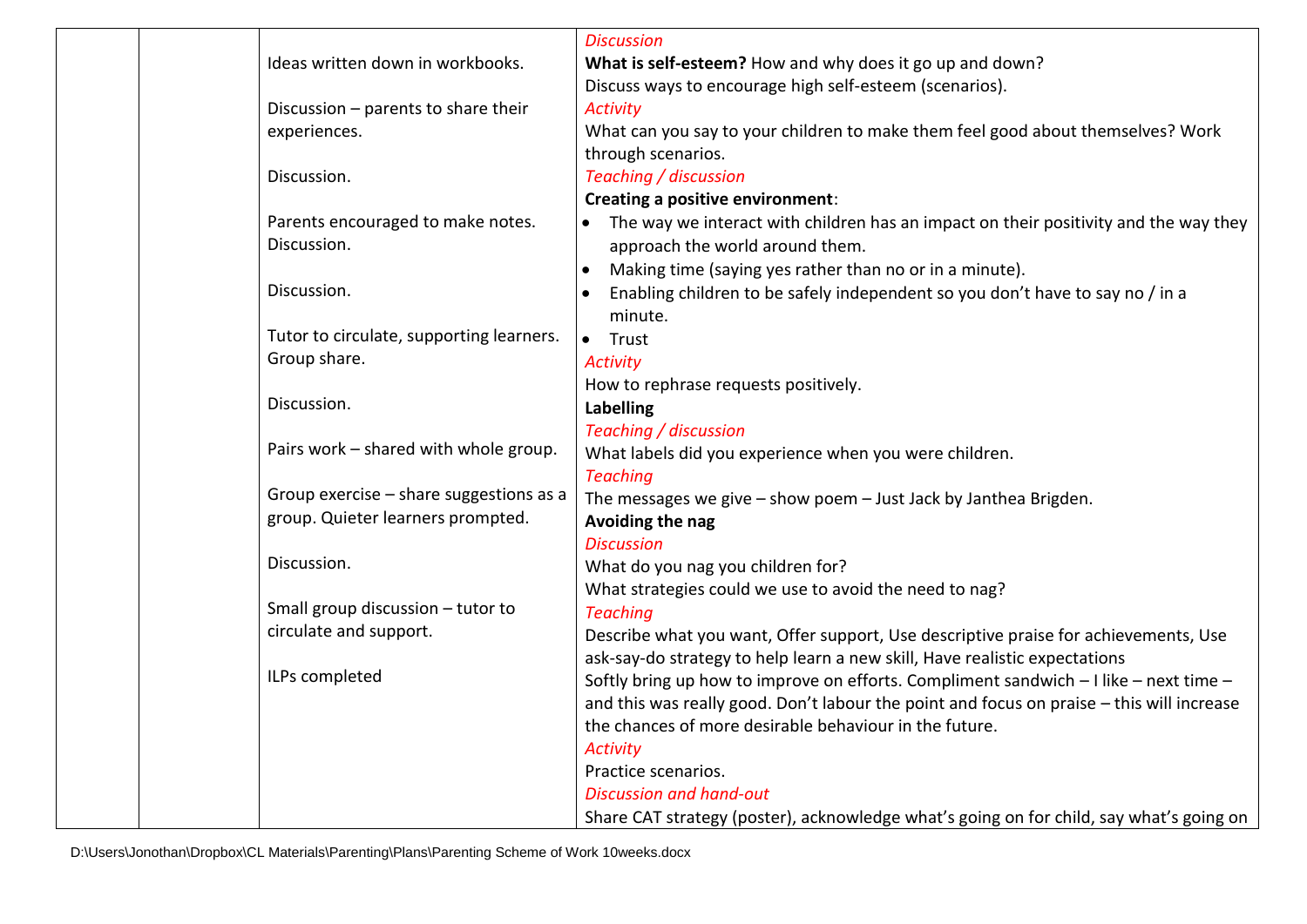|   |      |                                          | for parent, ask for what you want (tools).                                              |
|---|------|------------------------------------------|-----------------------------------------------------------------------------------------|
|   |      |                                          | Round-up. Overview of strategies and topics covered in today's session. Ask which ones  |
|   |      |                                          | people found most useful.                                                               |
|   |      |                                          | <b>Complete ILPs</b>                                                                    |
|   | 3, 8 | Discussion.                              | Overview of session                                                                     |
| 9 |      |                                          | Reiterate ground rules                                                                  |
|   |      | Tutor to circulate and support learners. | Ascertain previous parenting workshop experience / attendance.                          |
|   |      |                                          | <b>Understanding feelings and emotions</b>                                              |
|   |      | Small group then whole group             | Activity / discussion                                                                   |
|   |      | discussion.                              | Talk with partners about a recent family conflict.                                      |
|   |      |                                          | <b>Discussion</b>                                                                       |
|   |      | Discussion as group.                     | What feelings and emotions were being experienced?                                      |
|   |      |                                          | What do you think the underlying needs were?                                            |
|   |      | Discussion.                              | <b>Teaching</b>                                                                         |
|   |      |                                          | Listen to the tune and not just the words.                                              |
|   |      | Discussion in small groups - tutor to    | <b>Activity</b>                                                                         |
|   |      | circulate.                               | What needs are not met in these scenarios?                                              |
|   |      |                                          | <b>Sibling Rivalry</b>                                                                  |
|   |      | Discussion.                              | <b>Discussion</b>                                                                       |
|   |      |                                          | Rivalry between with your siblings when you were a child.                               |
|   |      | Discussion.                              | Responding to children's feelings                                                       |
|   |      |                                          | <b>Visualisation</b>                                                                    |
|   |      | Pairs then feedback to whole group.      | New partner exercise. Pause and reflect after each section.                             |
|   |      |                                          | <b>Discussion</b>                                                                       |
|   |      | Discussion.                              | Similarities between the visualisation and how children with younger siblings may feel. |
|   |      |                                          | <b>Activity</b>                                                                         |
|   |      | ILPs completed.                          | Imagine child siblings in a similar situation. "He hit me!"                             |
|   |      |                                          | Share 3 unhelpful responses. Take feedback and responses to each. How do you think      |
|   |      |                                          | the child feels?                                                                        |
|   |      |                                          | <b>Question</b>                                                                         |
|   |      |                                          | What response do you think the child would like?                                        |
|   |      |                                          | <b>Teaching</b>                                                                         |
|   |      |                                          | If we recognise the feelings, this can help to identify the needs.                      |
|   |      |                                          | Remember that when children are experiencing high emotions their minds are flooded.     |
|   |      |                                          | Recognise feelings, acknowledge needs, move towards a solution (together). Don't just   |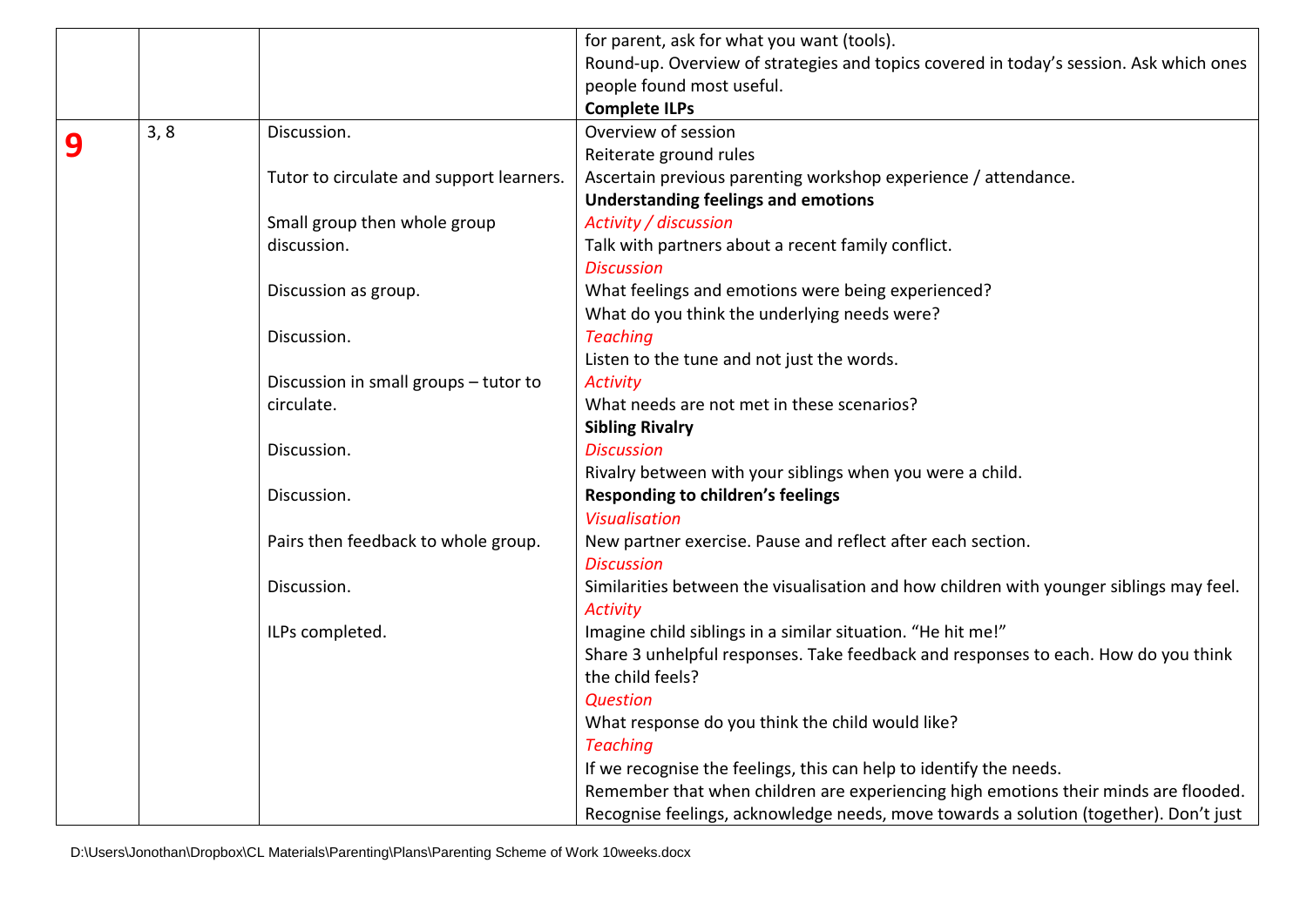|           |      |                                         | say you understand.                                                                  |
|-----------|------|-----------------------------------------|--------------------------------------------------------------------------------------|
|           |      |                                         | <b>Fairness</b>                                                                      |
|           |      |                                         | <b>Discussion</b>                                                                    |
|           |      |                                         | What does being fair mean?                                                           |
|           |      |                                         | <b>Teaching</b>                                                                      |
|           |      |                                         | Being fair does not always mean treating people in the same way all the time.        |
|           |      |                                         | <b>Discussion</b>                                                                    |
|           |      |                                         | Treat children according to individual needs. Discuss what needs may be different    |
|           |      |                                         | between children, prompt re ages and abilities, behaviour difficulties.              |
|           |      |                                         | <b>Activity</b>                                                                      |
|           |      |                                         | Work through scenarios - it's not fair.                                              |
|           |      |                                         | Reflect on today's session.                                                          |
|           |      |                                         | <b>Complete ILPs</b>                                                                 |
| <b>10</b> | 3, 8 | Discussion.                             | Overview of session                                                                  |
|           |      |                                         | Reiterate ground rules                                                               |
|           |      | Learner input.                          | Previous sessions learning discussion                                                |
|           |      |                                         | <b>Speaking &amp; Listening</b>                                                      |
|           |      | Tutor to circulate and support learners | <b>Teaching</b>                                                                      |
|           |      | working in pairs or small groups.       | Conversations with children are two-sided.                                           |
|           |      |                                         | Demonstration / teaching                                                             |
|           |      | Pairs or small group discussion - tutor | Tutor stands opposite them and shouts, "what are you doing!?" Ask what their gut     |
|           |      | to circulate. Then whole group          | feeling was?                                                                         |
|           |      | discussion.                             | <b>Demonstration</b>                                                                 |
|           |      |                                         | Getting alongside children - body language, tone and choice of language when dealing |
|           |      | Discussion                              | with a challenging situation.                                                        |
|           |      |                                         | <b>Activity</b>                                                                      |
|           |      | Pairs then share with whole group.      | Parents work through scenarios.                                                      |
|           |      |                                         | <b>Tantrums and high emotions</b>                                                    |
|           |      | Pairs work - tutor to circulate and     | <b>Teaching</b>                                                                      |
|           |      | support learners.                       | A tantrum is a word adults use to describe a child feeling overwhelmed with emotion. |
|           |      |                                         | 1) boundaries and they cannot always do as they like.                                |
|           |      | Learners to share their learning from   | 2) an emotional response                                                             |
|           |      | previous sessions in group prompted     | Some tantrums can be soothed and some need to be completed so that children learn.   |
|           |      | by tutor.                               | <b>Discussion</b>                                                                    |
|           |      |                                         | In pairs discuss what triggers tantrums?                                             |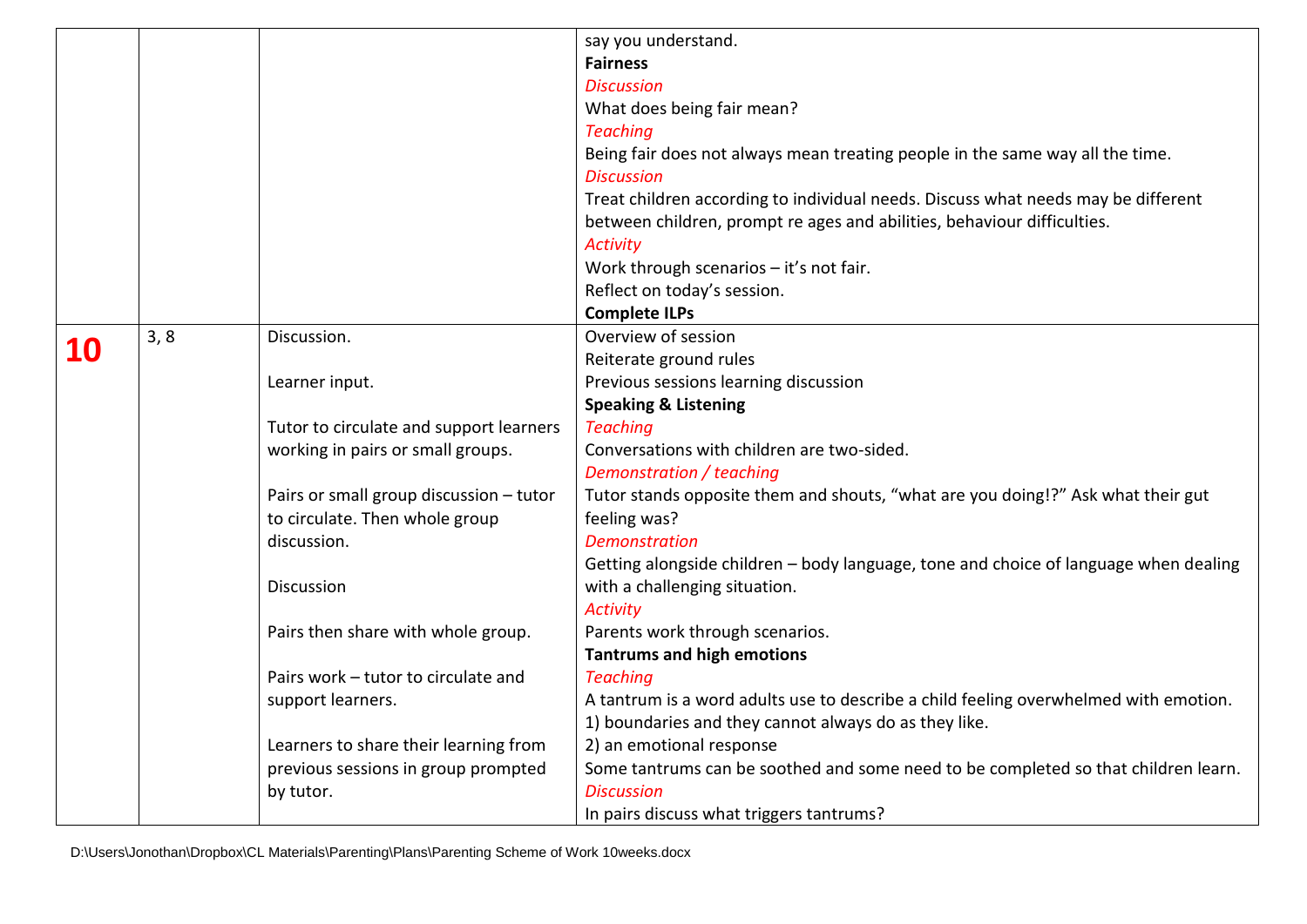| ILPs completed | What do they look like - what do children do?                                             |
|----------------|-------------------------------------------------------------------------------------------|
|                | What are our natural reactions?                                                           |
|                | <b>Discussion</b>                                                                         |
|                | Think of a time when you either lost it or your emotions were raised. What reactions      |
|                | from others would have helped?                                                            |
|                | <b>Teaching</b>                                                                           |
|                | We can fuel the tantrum or calm it.                                                       |
|                | Children need to know how to reconnect with others after an emotional outburst.           |
|                | Some of the feelings children could be experiencing will affect their ability to come out |
|                | of their tantrum.                                                                         |
|                | You're an observer not a participant.                                                     |
|                | Make frequent, calm, kind eye contact.                                                    |
|                | Remind them that you love them.                                                           |
|                | If they run off - follow them, remind them that you love them and you're ready for a      |
|                | cuddle.                                                                                   |
|                | 1) Fun for other: suggest a pleasant activity to another child                            |
|                | 2) Divert anger                                                                           |
|                | 3) Let it be                                                                              |
|                | 4) Saying sorry                                                                           |
|                | <b>Feelings-Needs-Solution</b>                                                            |
|                | Recognise their feelings, acknowledge their need, move towards finding a solution.        |
|                | Reassure that feelings are normal and you understand their needs.                         |
|                | When things are calm, have a discussion with your child about how we can manage our       |
|                | frustrations.                                                                             |
|                | <b>Activity</b>                                                                           |
|                | Work through scenarios.                                                                   |
|                | <b>Teaching</b>                                                                           |
|                | Reiterate learning from sessions 3 and 4 - start, stop routine, ground rules, controlled  |
|                | ignoring, logical consequences, quiet time and time out.                                  |
|                | <b>Complete ILPs &amp; Evaluation of course with learners</b>                             |
|                |                                                                                           |
|                |                                                                                           |
|                |                                                                                           |
|                |                                                                                           |